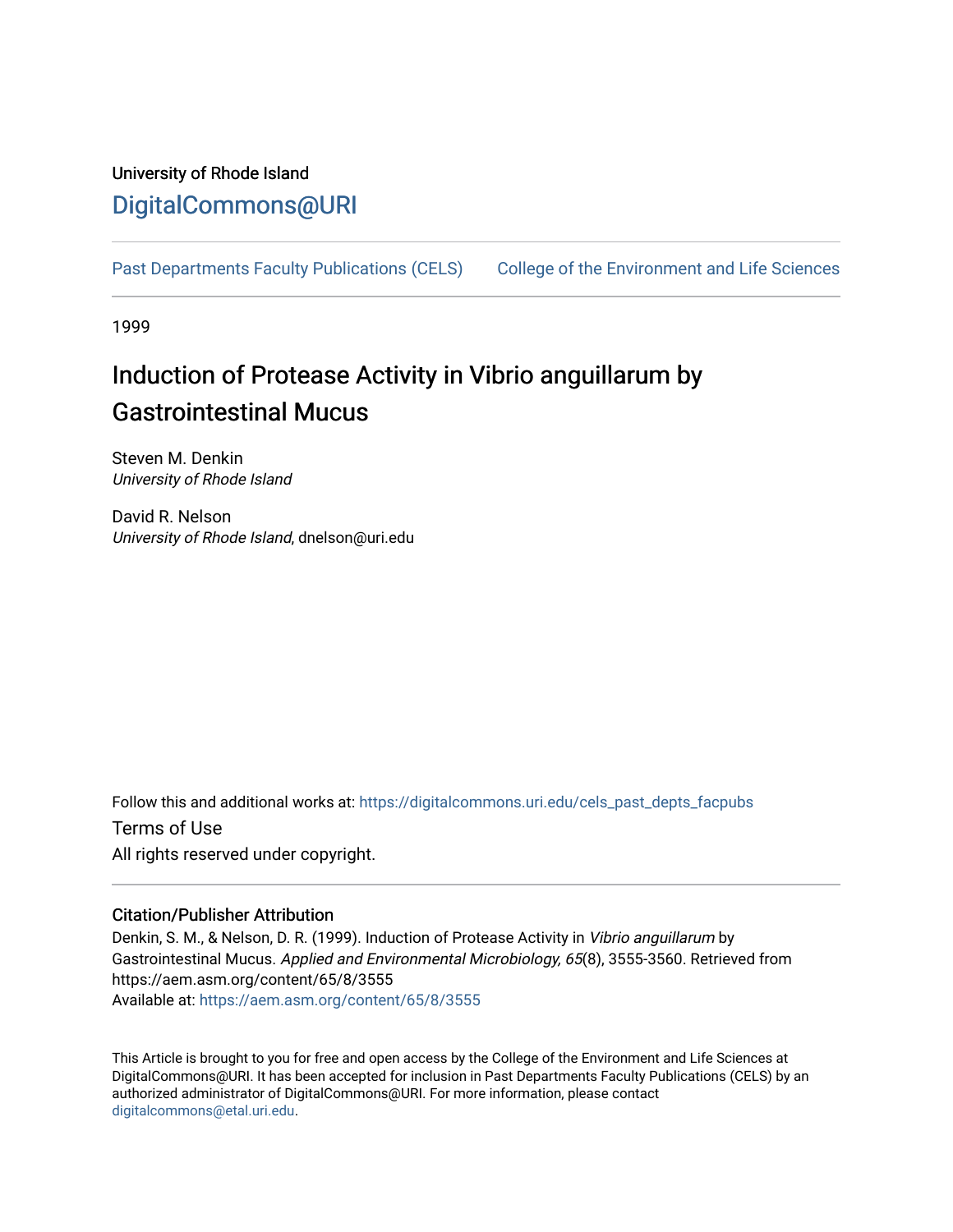## Induction of Protease Activity in *Vibrio anguillarum* by Gastrointestinal Mucus

#### STEVEN M. DENKIN AND DAVID R. NELSON\*

*Department of Biochemistry, Microbiology, and Molecular Genetics, University of Rhode Island, Kingston, Rhode Island 02881*

Received 16 February 1999/Accepted 26 May 1999

**The effect of gastrointestinal mucus on protease activity in** *Vibrio anguillarum* **was investigated. Protease activity was measured by using an azocasein hydrolysis assay. Cells grown to stationary phase in mucus (200** m**g of mucus protein/ml) exhibited ninefold-greater protease activity than cells grown in Luria-Bertani broth plus 2% NaCl (LB20). Protease induction was examined with cells grown in LB20 and resuspended in mucus, LB20, nine-salts solution (NSS [a carbon-, nitrogen-, and phosphorus-free salt solution]), or marine minimal medium (3M) (**;**109 CFU/ml). Induction of protease activity occurred 60 to 90 min after addition of mucus and was** ≥70-fold greater than protease activity measured in cells incubated in either LB20 or 3M. Mucus was **fractionated into aqueous and chloroform-methanol-soluble fractions. The aqueous fraction supported growth of** *V. anguillarum* **cells, but did not induce protease activity. The chloroform-methanol-soluble fraction did not support growth, nor did it induce protease activity. When the two fractions were mixed, protease activity was induced. The chloroform-methanol-soluble fraction did not induce protease activity in cells growing in LB20. EDTA (50 mM) inhibited the protease induced by mucus. Upon addition of divalent cations, Mg<sup>2+</sup> (100 mM)** was more effective than equimolar amounts of either  $Ca^{2+}$  or  $Zn^{2+}$  in restoring activity, suggesting that the **mucus-inducible protease was a magnesium-dependent metalloprotease. An** *empA* **mutant strain of** *V. anguillarum* **did not exhibit protease activity after exposure to mucus, but did grow in mucus. Southern analysis and PCR amplification confirmed that** *V. anguillarum* **M93 contained** *empA***. These data demonstrate that the** *empA* **metalloprotease of** *V. anguillarum* **is specifically induced by gastrointestinal mucus.**

*Vibrio anguillarum* is the causative agent of vibriosis, one of the major bacterial diseases affecting fish, bivalves, and crustaceans (2, 5, 8). The distribution of vibriosis is worldwide, causing great economic loss to the aquaculture industry. Annual losses of cultured fish species in Japan alone exceed \$30 million (2). Vibriosis is often the major limiting factor in the successful rearing of salmonids (2). *V. anguillarum* typically causes a hemorrhagic septicemia. Infected fish display skin discoloration and erythema around the base of the fins, vent, and mouth. Necrotic lesions form in the abdominal muscle. The gastrointestinal tract and rectum become distended and filled with fluid. Infected fish become lethargic and suffer heavy rates of mortality, ranging from 30 to  $100\%$  (2, 15, 25).

It has been suggested that infection of a fish host with *V. anguillarum* begins with the colonization of the posterior gastrointestinal tract and the rectum, because *V. anguillarum* was isolated from those sites during the initiation of infection (31, 32). Horne and Baxendale (14) demonstrated that *V. anguillarum* cells adhered to rainbow trout intestine. More recent work by Olsson et al. (30) indicates that the gastrointestinal tract is the major portal of entry for *V. anguillarum* infection of turbot. Additionally, Bordas et al. (7) have demonstrated that *V. anguillarum* exhibits strong chemotaxis toward intestinal mucus. Once *V. anguillarum* cells have colonized the fish gastrointestinal tract, they appear to penetrate the epithelium and cause a systemic infection. We have shown that *V. anguillarum* cells grow rapidly in Atlantic salmon gastrointestinal mucus and that growth in mucus results in the expression of at least Downloaded from http://aem.asm.org/ on September 11, 2018 by guest Downloaded from <http://aem.asm.org/> on September 11, 2018 by guest

five new membrane proteins, four of which are located in the outer membrane (13).

Extracellular proteases have been shown to be virulence factors for a variety of pathogenic bacteria, including *Vibrio cholerae* (6), *Vibrio vulnificus* (16), and *Pseudomonas aeruginosa* (28). For example, the *V. cholerae* metalloproteinase has been shown to nick and activate the A subunit of cholera enterotoxin (10), as well as degrade intestinal mucin and facilitate the action of cholera toxin (6), and the *Vibrio vulnificus* metalloprotease causes a hemorrhagic reaction by degrading type IV collagen in basement membranes (24). These proteases all share significant sequence homology with the *empA*encoded metalloprotease of *V. anguillarum* (1, 27, 29), which has been suggested to be a possible virulence factor.

In this investigation, we examined the induction of protease activity in *V. anguillarum* under various conditions of incubation and growth. We showed that growth or incubation of *V. anguillarum* cells in salmon intestinal mucus rapidly and specifically induced protease activity. Chloroform-methanol fractions of mucus were examined for their ability to support the growth of *V. anguillarum* and to induce protease activity. The induced protease activity was shown to be a metalloprotease. Additionally, we showed by a combination of Southern hybridization analysis and PCR amplification that the metalloprotease was encoded by *empA*.

#### **MATERIALS AND METHODS**

**Bacterial strains and growth conditions.** *V. anguillarum* M93 (a gift from Mitsuru Eguchi, Department of Fisheries, Kinki University, Nara, Japan) was isolated from a diseased ayu (*Plecoglossus altivelis*; Salmoniforms: Plecoglossidae) from Lake Biwa. *V. anguillarum* M93 is serotype J-O-1. *V. anguillarum* NB10 and NB12 Cm<sup>r</sup> (23) and *Escherichia coli* DH1 Cm<sup>r</sup> Tc<sup>r</sup> (pempA) (23) were gifts from Debra Milton (Department of Cell and Molecular Biology, Umea University, Umea, Sweden). Most experiments were carried out with the streptomycinresistant mutant *V. anguillarum* M93Sm derived from *V. anguillarum* M93. All *V.*

<sup>\*</sup> Corresponding author. Mailing address: Department of Biochemistry, Microbiology, and Molecular Genetics, 117 Morrill Hall, University of Rhode Island, Kingston, RI 02881. Phone: (401) 874-5902. Fax: (401) 874-2202. E-mail: dnelson@uri.edu.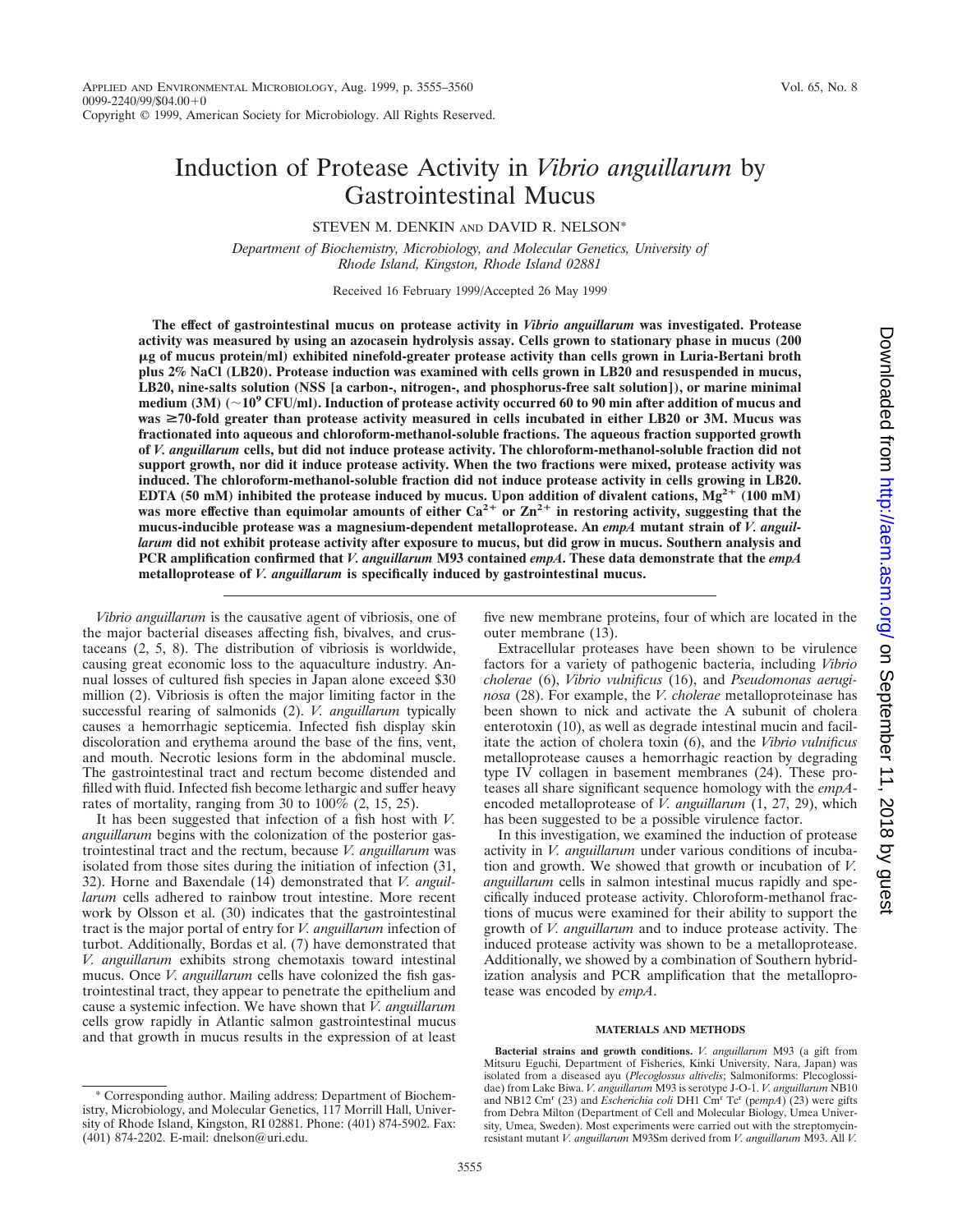

FIG. 1. Protease activity during growth of *V. anguillarum* in LB20 or intestinal mucus. Cells grown overnight in LB20 were washed in NSS and used to inoculate either LB20 (circles) or NSSM (squares). At various times after inoculation, samples were taken for determination of CFU (solid symbols) or protease activity (open symbols).

*anguillarum* strains were routinely grown in Luria-Bertani broth plus 2% NaCl (LB20) (13, 35), supplemented with the appropriate antibiotic, on a rotary shaker at 27°C. The experimental media included LB20, nine-salts solution (NSS [a carbon-, nitrogen-, and phosphorus-free salt solution]) (13, 21), marine minimal medium  $(3M)$   $(13, 26)$ , and NSS plus  $200 \mu g$  of mucus protein/ml  $(NSSM)$   $(13)$ . Salmon gastrointestinal mucus was prepared as described below. Overnight cultures of *V. anguillarum* were grown in LB20 and centrifuged  $(9,000 \times g, 10 \text{ min})$ , and pelleted cells were washed twice with NSS (13). Washed cells were resuspended to the appropriate cell densities in experimental media. Specific conditions are described in the text for each experiment. Cell densities were determined by serial dilution and plating on LB20 agar plates or by measuring the optical density at 600 nm  $\overline{(OD_{600})}$ . Antibiotics were used at the following concentrations: tetracycline, 10  $\mu$ g/ml; chloramphenicol, 5  $\mu$ g/ml; and streptomycin,  $200 \mu g/ml$ .

**Detection and quantification of protease activity.** Protease activity of culture supernatants was determined by either of two methods. For semiquantitative determinations of protease activity, culture supernatants were assayed by observing zones of hydrolysis on 1% casein agar plates containing 2% NaCl (32). *V. anguillarum* M93 cells were grown overnight in LB20, 3M, and NSSM to the stationary phase or starved overnight in NSS (at 10<sup>9</sup> CFU/ml). Cells (10<sup>9</sup> CFU/ ml) were aliquoted under experimental growth conditions and centrifuged at  $12,000 \times g$  (10 min, 20°C). The supernatant was removed and filtered through a 0.22-mm-pore-size cellulose-acetate filter to remove any remaining cells. Aliquots (10  $\mu$ ) of the filtered culture supernatant were spotted onto the 1% casein agar plates in triplicate. Casein agar plates were incubated overnight at 27°C. The diameters of the zones of hydrolysis on the casein agar plates were measured (in millimeters). No colonies were observed in the areas of casein hydrolysis.

Culture supernatants were assayed for proteolytic activity by using a modification of the method described by Windle and Kelleher (36). Briefly, culture supernatant was incubated with azocasein (5 mg/ml) dissolved in Tris-HCl (50 mM [pH 8.0]) containing 0.04% NaN<sub>3</sub>. Culture supernatant was prepared by centrifuging 1 ml of cells (12,000  $\times g$ , 10 min). Supernatant was removed and filtered through a 0.22-µm-pore-size cellulose-acetate filter. Filtered supernatant (100  $\mu$ l) was incubated at 30°C with 100  $\mu$ l of azocasein solution. The azocasein reaction time was determined by performing assays on *V. anguillarum* M93 supernatants from all the experimental media. Incubations of 30 to 60 min were sufficient for assays of supernatants from cell suspensions of  $\geq 5 \times 10^8$  cells/ml. Reactions were terminated by addition of trichloroacetic acid (10% [wt/vol]) to a final concentration of 6.7% (wt/vol). The mixture was allowed to stand for 1 to 2 min and centrifuged  $(12,000 \times g, 4 \text{ min})$  to remove unreacted azocasein, and supernatant containing azopeptides was suspended in 700  $\mu$ l of 525 mM NaOH (36). Absorbance of the azopeptide supernatant was measured at 442 nm with a Pharmacia Ultrospec 2000 spectrophotometer. A blank control was prepared by boiling *V. anguillarum* M93 supernatant (100°C, 10 min). Trichloroacetic acid was added to the blank control supernatant immediately after the addition of azocasein. The mucus used was also boiled (10 min) to destroy any inherent protease activity. Protease activity units were calculated with the equation 1 protease activity unit =  $[1,000 \text{ (OD}_{442})/\text{CFU}] \times (10^9)$ .

**Protease inhibition experiments.** *V. anguillarum* was grown in NSSM for 20 h. Culture supernatant was prepared as described above. In order to determine the effect of the removal of divalent cations upon protease activity, culture supernatant was incubated with 50 mM EDTA (final concentration) or an equivalent volume of water (control) for 60 min at 37°C and then assayed for protease by using azocasein (60-min incubation at 30°C). For reconstitution experiments, either 100 mM CaCl<sub>2</sub>, 100 mM MgCl<sub>2</sub>, or 100 mM ZnCl<sub>2</sub> (final concentrations) was added to EDTA-treated or untreated control supernatants. The mixtures were allowed to incubate for 60 min at 37°C, and then protease activity was determined by the azocasein assay (60-min reaction time).

**Preparation and extraction of mucus.** Gastrointestinal mucus was harvested from Atlantic salmon as previously described by Garcia et al. (13). Mucus was heat inactivated (100°C, 10 min) to destroy any inherent protease activity. Heatinactivated mucus was extracted with 2:1 (vol/vol) chloroform-methanol. Equal volumes of mucus and chloroform-methanol were mixed and extracted for 30 s. Layers were allowed to separate, and the organic phase was removed. The aqueous layer was extracted twice more. The two mucus fractions were dried under nitrogen gas at 50°C. Mucus fraction samples were dried further under vacuum for 10 to 15 min. NSS was added to each fraction, restoring the initial volume of mucus extracted. The chloroform-methanol mucus extract fraction was sonicated briefly  $(\sim 4 \text{ s})$  to bring water-insoluble lipids into suspension. The concentration of protein in each mucus fraction was determined by a protein assay (Bio-Rad Laboratories, Richmond, Calif.).

**Southern DNA transfer and hybridization analysis.** Total genomic DNA was extracted from *V. anguillarum* M93Sm and NB10 (3). DNA from each bacterial strain (4 mg) was digested to completion with *Pst*I (Promega) according to the instructions of the manufacturer, and the fragments were separated by agarose gel electrophoresis (0.8% agarose gel, 80 V) in Tris-acetate-EDTA buffer (3). DNA samples were transferred from the agarose gel to a nylon membrane (MagnaGraph; MSI, Westboro, Mass.) for Southern hybridization analysis (3). The blot was probed with a digoxigenin (DIG)-dUTP-labeled probe (Boehringer Mannheim). The *empA* gene probe was constructed by purifying the p*empA* plasmid from *E. coli* DH1 by using a Promega Wizard plus miniprep DNA purification system (Promega) according to the manufacturer's instructions. The *empA* gene was PCR amplified with a Boehringer Mannheim DIG-PCR probe synthesis kit. A p*empA* sample (60 ng) was amplified with *Taq* polymerase (3.5 U/100 ml; Gibco BRL Life Technologies, Bethesda, Md.) on a Perkin-Elmer GeneAmp model 9600 thermocycler. The PCR cycle conditions were 94°C for 1 min, 51°C for 2 min, and 72°C for 3 min. The reaction was run for 35 cycles and then held at 4°C until the mixture was collected. Primers used for PCR amplification were derived from the *empA* gene sequence (23) as *empA* forward (5'-GCTATTCATGTACCGACGCG-3') and *empA* reverse (5'-CGGAAGATT TGAAAATGTCGC-3′).

#### **RESULTS**

**Protease activity in different growth media.** Protease activity of *V. anguillarum* was initially observed as hydrolysis of casein in agar plates. Supernatant (10  $\mu$ l) from cells (1  $\times$  10<sup>9</sup> to 2  $\times$  $10^9$  CFU/ml) grown in mucus (200  $\mu$ g of protein/ml) or LB20 yielded zones of clearing on casein agar plates that averaged  $9.7 \pm 0.6$  mm and  $5.3 \pm 0.6$  mm in diameter, respectively, after 24 h at 27°C. In contrast, supernatant from cells  $(1 \times 10^9)$  to  $2 \times 10^9$  CFU/ml) grown in 3M or starved in NSS (24 h) showed no hydrolysis. Mucus alone exhibited no protease activity. Since hydrolysis on casein plates could not be observed unless cells were at concentrations of  $1 \times 10^9$  to  $2 \times 10^9$  CFU/ml, and this method was slow and only semiquantitative, we used azocasein hydrolysis as a more rapid and quantitative assay for protease activity (36).

Levels of protease activity produced by *V. anguillarum* cells grown in either LB20 or NSSM were compared (Fig. 1). Protease activity was not observed until the cells reached the late-exponential to stationary phases. No protease activity could be detected in exponential-phase cells growing in either LB20 or NSSM, even when the protease assay time was greatly extended. Protease activity ( $\sim$ 73 U) was observed in mucusgrown cells as their density approached 109 CFU/ml. LB20 grown cells at a similar density produced only  $\sim$  5% (3.5 U) of the protease activity of the mucus-grown cells. Protease activity of both mucus- and LB20-grown cells increased during the stationary phase; however, mucus-grown cells had about ninefold-greater activity than LB20-grown stationary-phase cells at a similar density (Fig. 1).

**Induction of protease activity by mucus.** The results of growth experiments demonstrated that stationary-phase, mucus-grown cells were strongly induced to express a protease. In order to determine the rate of protease activity induction,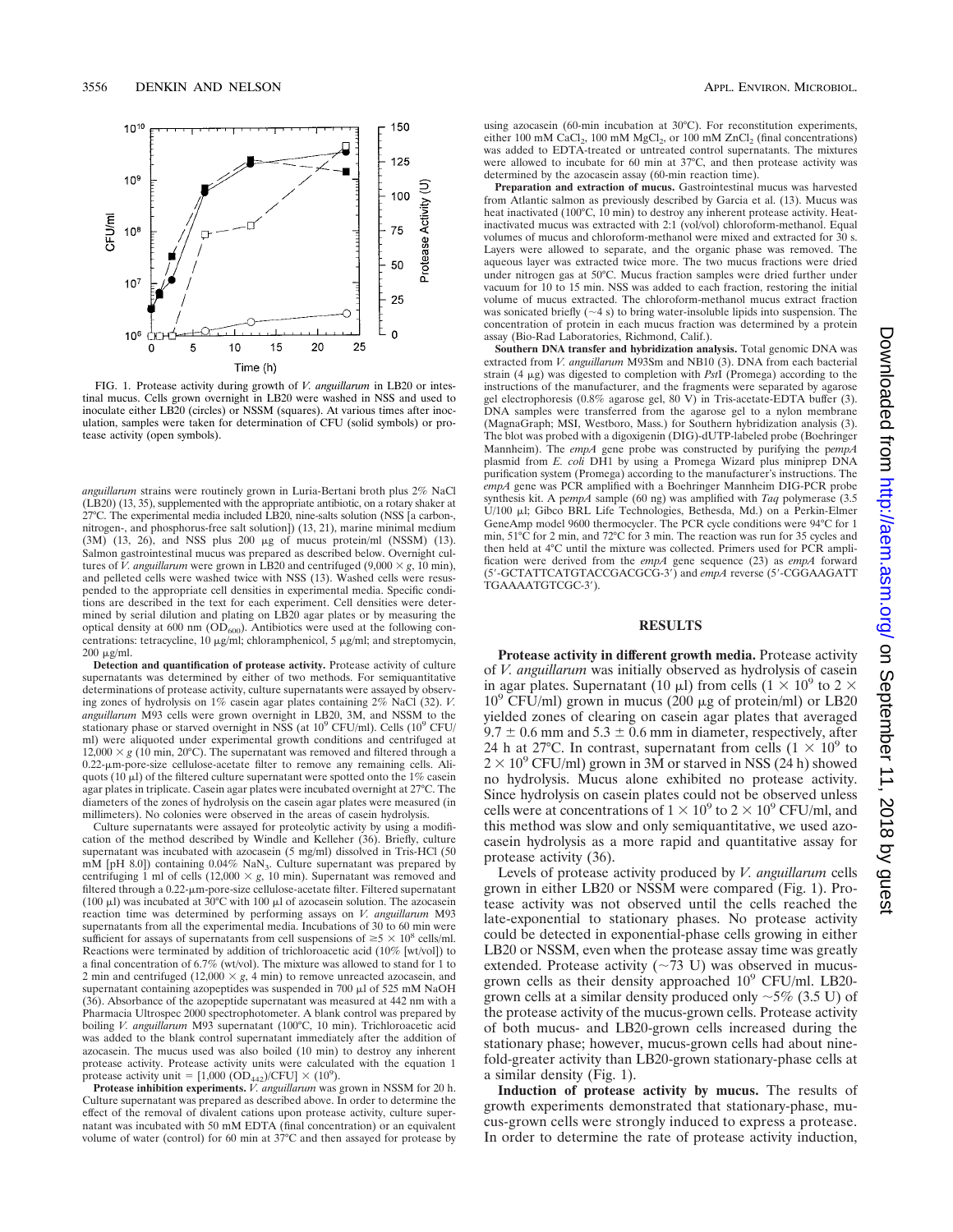TABLE 1. Effects of EDTA and divalent cation addition on *V. anguillarum* protease activity

| Sample treatment <sup>a</sup> | No. of protease activity units<br>$(\%$ of control) <sup>b</sup> |
|-------------------------------|------------------------------------------------------------------|
|                               |                                                                  |
|                               |                                                                  |
|                               |                                                                  |
|                               |                                                                  |
|                               |                                                                  |
|                               |                                                                  |
|                               |                                                                  |
|                               |                                                                  |

*<sup>a</sup>* Culture supernatants were obtained from cells grown overnight in NSSM as described in Materials and Methods. To each supernatant sample, an equal volume of water (control) or a solution containing EDTA and/or a divalent metal was added to give the appropriate final concentrations.

<sup>*b*</sup> Protease activities were measured and calculated as described in Materials and Methods.

*V. anguillarum* cells were grown overnight in LB20; washed twice in NSS; resuspended in either LB20, 3M, NSS, or NSSM at  $1 \times 10^9$  to  $2 \times 10^9$  CFU/ml; and allowed to incubate at 27°C. Samples were withdrawn and assayed for protease activity periodically. The data presented in Fig. 2 reveal that protease activity was induced in *V. anguillarum* cells within 90 min after exposure to mucus. Protease activity continued to increase over the following 2 h. Protease activity was not induced significantly in cells resuspended in LB20, 3M, or NSS for 3.5 h (Fig. 2A). The addition of chloramphenicol  $(200 \mu g/ml)$  to cultures resuspended in NSSM inhibited the induction of protease activity (Fig. 2B). Additionally, control experiments to determine protease activity in boiled mucus alone showed that even after 3 h of incubation, no protease activity could be observed (data not shown). Furthermore, the addition of boiled mucus to LB20 culture supernatants did not increase or activate protease activity.

**Determination of metalloprotease activity.** Previous studies by Farrell and Crosa (11) and Norqvist et al. (29) demonstrated that *V. anguillarum* produces a metalloprotease. We sought to determine whether exposure to mucus induced a similar metalloprotease activity in *V. anguillarum* M93. Culture supernatant was obtained from *V. anguillarum* cells grown in NSSM (20 h at 27°C) to induce protease activity. Supernatants from 20-h cultures were incubated in the presence and absence of 50 mM EDTA. The results of the azocasein assay showed that 50 mM EDTA completely inhibited protease activity (Table 1) and suggested that *V. anguillarum* expressed a metallo-

protease when induced with mucus.<br>Three different metal ions  $(Mg^{2+}, Ca^{2+}, and Zn^{2+})$  were tested for their ability to reverse EDTA inhibition of protease activity (Table 1). Protease activity was restored best by the addition of 100 mM  $Mg^{2+}$  (83% of that of the untreated control). The addition of 100 mM  $\text{Zn}^{2+}$  or 100 mM  $\text{Ca}^{2+}$  only restored activity to 54 and 17% of the control level, respectively. The addition of 100 mM  $Mg^{2+}$  to culture supernatants, in the absence of EDTA, increased protease activity to  $>200\%$ of that of the control (Table 1). The addition of either 100 mM  $Ca^{2+}$  or  $Zn^{2+}$  to culture supernatants had insignificant effects on protease activity (Table 1). These data suggest that *V. anguillarum* secretes a magnesium-dependent metalloprotease when grown in mucus.

**Growth and protease induction in mucus fractions.** Mucus was fractionated to determine what component induced growth and protease activity in *V. anguillarum*. Mucus was extracted with chloroform-methanol (2:1 [vol/vol]) to yield an aqueous-

phase chloroform-methanol-extracted mucus and a lipid-containing chloroform-methanol-soluble mucus extract. *V. anguillarum* M93 cells grew in chloroform-methanol-extracted mucus at the same rate as in unextracted mucus, but reached stationary phase at densities about one-third of those observed in mucus (Fig. 3). Both chloroform-methanol-extracted mucus and unextracted mucus had equal protein concentrations  $(-100 \mu g/ml)$ . No protein was present in the chloroform-methanol-soluble mucus extract. No significant growth was observed in the chloroform-methanol-soluble mucus extract fraction (Fig. 3). When both fractions were mixed together, growth occurred at the same rate and reached stationary phase at the same concentration of cells as seen in unextracted mucus. Protease activity was not induced in cells incubated in either the chloroform-methanol-extracted mucus or the chloroformmethanol-soluble mucus extract fraction alone (Fig. 4). However, when both fractions were mixed together, protease induction resembled that of unextracted mucus. Furthermore, when chloroform-methanol-soluble mucus extract was added to a suspension of cells that had been incubated for 1 h in chloroform-methanol-extracted mucus, protease activity was induced and increased more rapidly than in a control suspension of cells incubated in unextracted mucus (Fig. 4). To determine whether the lipid-containing chloroform-methanolsoluble mucus extract could induce protease activity in growing cells, *V. anguillarum* cells were incubated in LB20 plus mucus



FIG. 2. Induction of protease activity in *V. anguillarum* cells incubated in LB20, 3M, NSS, or NSSM. (A) Cells were grown in LB20 overnight, washed twice in NSS, and resuspended at  $\sim$ 10<sup>9</sup> CFU/ml in LB20 ( $\bullet$ ), 3M ( $\Box$ ), NSS ( $\triangle$ ), or NSSM  $(\nabla)$ . The three non-mucus-containing environments resulted in negligible protease activity. (B) Effect of the addition of chloramphenicol (200  $\mu$ g/ml) on the induction of protease activity by mucus. Cells prepared as described above for panel A were resuspended in NSSM ( $\nabla$ ) or NSSM plus chloramphenicol ( $\blacklozenge$ ). Samples were assayed at various times for protease activity.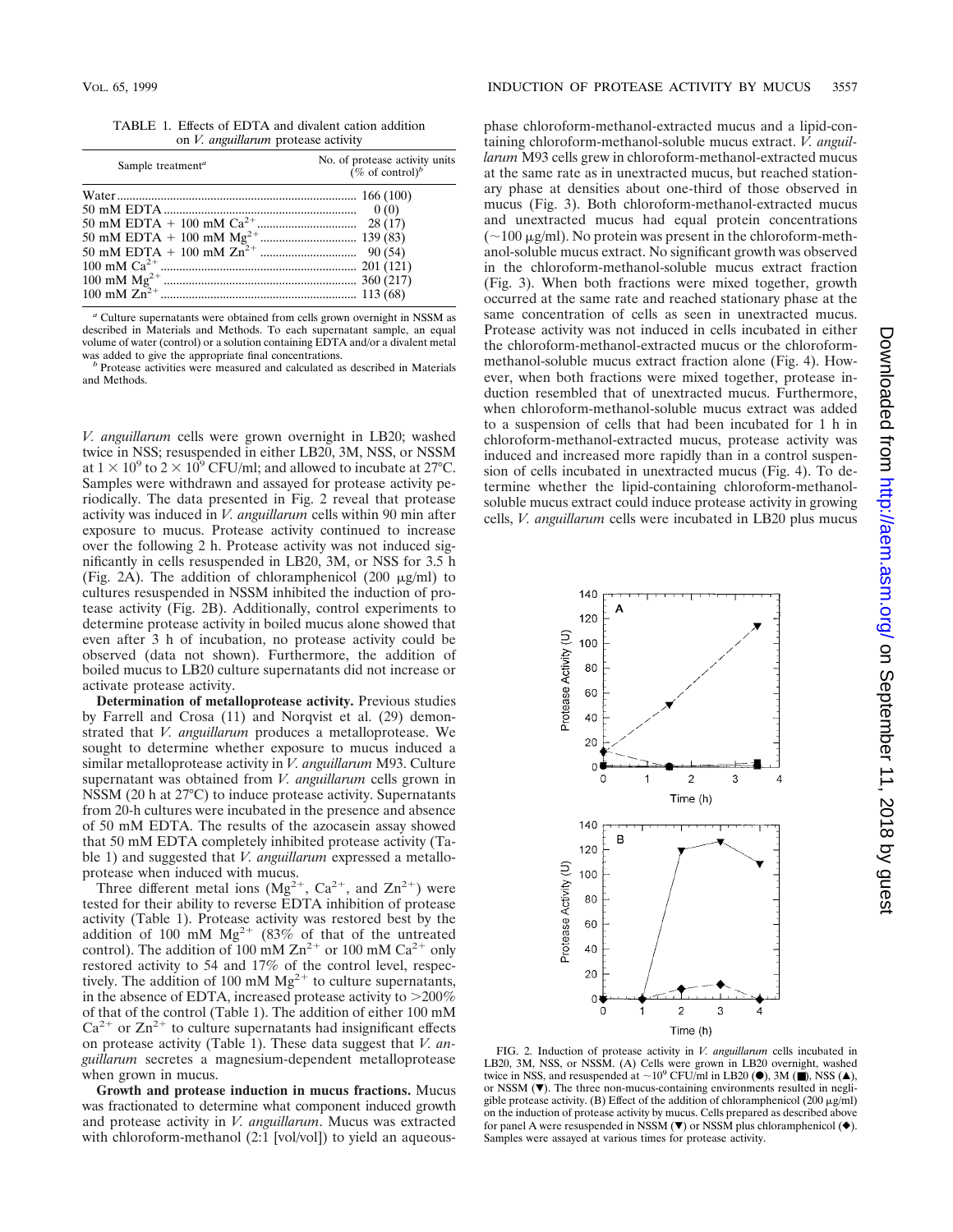

FIG. 3. Growth of *V. anguillarum* in mucus fractions. Cells grown overnight in LB20 were washed twice in NSS and resuspended in mucus ( $\bullet$ ), chloroformmethanol-extracted mucus ( $\blacksquare$ ), chloroform-methanol mucus extract ( $\blacktriangle$ ), or extracted mucus plus chloroform-methanol mucus extract  $(\nabla)$ . The cultures were incubated at 27°C with shaking, and samples were taken periodically for the determination of CFU. Mucus fractionation was carried out as described in Materials and Methods.

extract. No protease activity was induced during the 3-h incubation (data not shown).

**Southern analysis with the** *empA* **gene probe.** A DNA gene probe was generated from the *empA* gene by using DIG-PCR (see Materials and Methods). Primers were developed by using the *empA* gene sequence. Genomic DNA samples from *V. anguillarum* M93Sm and NB10 were each digested with the restriction endonuclease *Pst*I. Southern analysis of genomic DNA from M93Sm and NB10 showed hybridizable fragments of 13 and 9 kb, respectively (Fig. 5A). PCR analysis with primers for the *empA* gene yielded the predicted gene product of 440 bp in length for both M93Sm and NB10, as well as the p*empA* control (Fig. 5B). The data demonstrate that M93Sm contains the *empA* metalloprotease gene.

In order to determine whether the *empA* gene was induced by mucus, protease activities in *V. anguillarum* strains known to contain a functional *empA* gene (NB10 and M93Sm) and an *empA* mutant strain (NB12) were assayed and compared during incubation in mucus. The data in Table 2 show that pro-



FIG. 4. Induction of protease activity in *V. anguillarum* by mucus fractions. Mucus was extracted with chloroform-methanol (2:1 [vol/vol]) as described in Materials and Methods to yield water-soluble-extracted mucus  $($ **A** $)$  and chloroform-methanol-soluble mucus extract ( $\nabla$ ). *V. anguillarum* cells were grown overnight in LB20, harvested by centrifugation, washed twice in NSS, and resuspended ( $1 \times 10^9$  to  $2 \times 10^9$  CFU/ml) in either whole mucus ( $\bullet$ ), extracted mucus  $(\triangle)$ , mucus extract ( $\nabla$ ), extracted mucus plus mucus extract ( $\blacklozenge$ ), or extracted mucus with mucus extract added 1 h after the start of the experiment (■). Protease activity was measured as described in Materials and Methods.



FIG. 5. Demonstration of the presence of *empA* in *V. anguillarum* M93Sm by Southern blot hybridization (A) and PCR (B). (A) DNA from *V. anguillarum* M93Sm (lane 1) and NB10 (lane 2) was digested with *Pst*I, separated on a 0.8% agarose gel, transferred to a nylon membrane, and probed with DIG-dUTPlabeled *empA* probe as described in Materials and Methods. DNA size markers (kilobase pairs) are shown to the left. (B) DNA from strains M93Sm (lane 2), NB10 (lane 3), and the plasmid p*empA* (lane 5) was PCR amplified with *empA* primers as described in Materials and Methods. Lane 4 is a negative control with no DNA added, and lane 1 shows DNA size markers.

tease activity was strongly induced in both wild-type strains. In contrast, no protease activity was induced in the *empA* mutant strain. These data strongly suggest that *empA* is specifically induced in mucus and that the *empA* gene product accounts for all of the protease activity observed in cells incubated in mucus.

Since both *V. anguillarum* strains containing the wild-type *empA* gene showed a strong and rapid induction of protease in mucus and the *empA* mutant, NB12, failed to show any protease activity when incubated in mucus, we asked whether protease was necessary for growth in mucus. *V. anguillarum* M93Sm, NB10, and NB12 were each inoculated into NSSM broth with starting concentrations of approximately  $10^6$  CFU/ ml and allowed to incubate at 27°C with shaking. The cell density of each culture was determined at various times for 24 h. Both wild-type strains (M93Sm and NB10) and the *empA* mutant strain (NB12) grew rapidly and reached maximum cell density ( $\ge 2 \times 10^9$  CFU/ml) by 12 h. These observations demonstrate that the *empA*-encoded protease is not required for growth in mucus.

#### **DISCUSSION**

It has been demonstrated that the gastrointestinal tract of fish is a major portal of entry for *V. anguillarum* (30). Garcia et al. (13) have shown that salmon intestinal mucus is an excellent nutrient source for the growth of *V. anguillarum* and that during growth in mucus, a number of proteins are induced. In this report, we present data which demonstrate that extracellular protease activity is specifically induced by the growth or incubation of *V. anguillarum* cells in salmon intestinal mucus. Ad-

TABLE 2. Induction of protease activity in wild-type and *empA* mutant strains of *V. anguillarum* by the addition of mucus*<sup>a</sup>*

| <i>V. anguillarum</i> strain | Protease activity $(U)^b$ |       |
|------------------------------|---------------------------|-------|
|                              | 0 <sub>h</sub>            | 4 h   |
| M93                          | 6.0                       | 160   |
| <b>NB10</b>                  | 5.8                       | 170.6 |
| <b>NB12</b>                  | $\cup$                    | 3.7   |

<sup>a</sup> Cells were grown, prepared, and assayed for protease activity as described in Materials and Methods.

<sup>*b*</sup> Protease activity was determined immediately after the addition of mucus to cell suspensions  $(T = 0 h)$  and 4 h later.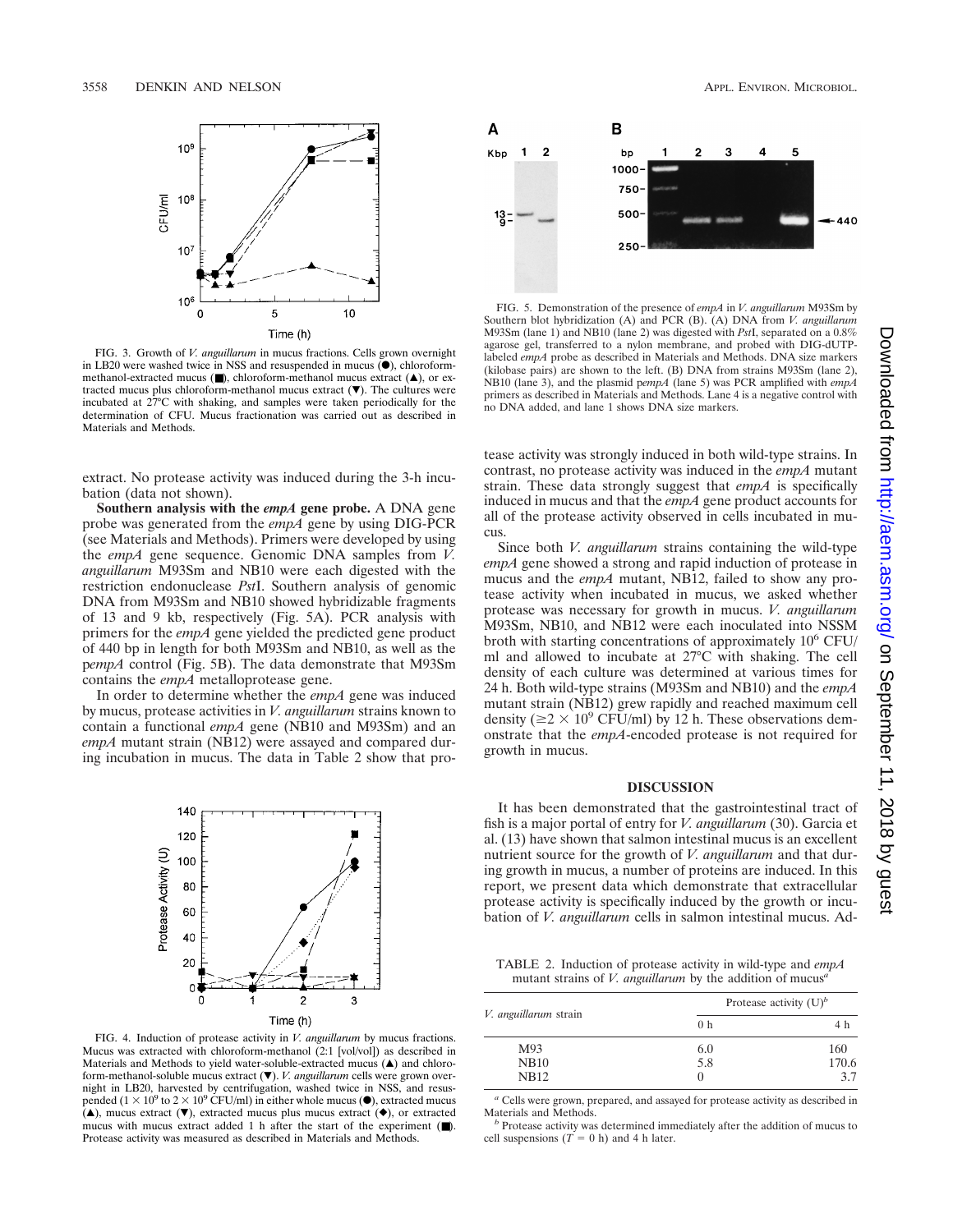ditionally, we show that while *V. anguillarum* cells grow on chloroform-methanol-extracted mucus and do not grow on the chloroform-methanol-soluble extract, induction of protease activity requires both fractions. We also demonstrate that the protease activity induced by mucus is the metalloprotease encoded by *empA*. Finally, we show that despite the strong and rapid induction of protease activity during incubation in mucus, an *empA* mutant is able to grow at the same rate and to the same cell density in mucus as wild-type strains. To our knowledge, this is the first demonstration of metalloprotease induction by intestinal mucus.

It is interesting that while *V. anguillarum* grows well in aqueous-phase chloroform-methanol-extracted mucus and does not grow on the chloroform-methanol-soluble extract, protease induction requires whole mucus. Neither chloroform-methanol fraction of mucus alone induces protease activity. However, when the two fractions are mixed prior to the addition of cells, both the rate of protease induction and the amount of activity are nearly indistinguishable from what is observed in cells incubated in whole, unfractionated mucus. Furthermore, the addition of the chloroform-methanol-soluble fraction of mucus to cells incubated for 1 h in chloroform-methanol-extracted mucus induces protease activity more rapidly than in cells incubated in whole mucus. Additionally, the chloroform-methanol-soluble fraction of mucus does not induce protease activity in cells growing in media other than mucus. These data suggest that there is a specific inducing agent or agents within the mucus. These data also confirm our observation that while protease activity is induced in whole mucus, the protease is not required for growth in mucus.

Krivan et al. (17) demonstrated that phosphatidylserine serves as the sole source of carbon and nitrogen for *Salmonella typhimurium* when growing in mouse intestinal mucus. Additionally, while *E. coli* can also use phosphatidylserine as the sole source of carbon and nitrogen when growing in mouse intestinal mucus (17), gluconate appears to be preferentially utilized during colonization of the mouse large intestine (34). Our observations that *V. anguillarum* does not grow on the chloroform-methanol-soluble mucus extract, but does grow on the chloroform-methanol-extracted mucus, suggest that *V. anguillarum* does not use phosphatidylserine. We do not know whether gluconate is utilized by *V. anguillarum* during growth in mucus. These observations support the idea that the mucus environment contains several nutritional niches, each capable of supporting the growth of different microorganisms (12, 18).

Other investigators have indicated that protease activity in *V. anguillarum* (29) and other *Vibrio* species (9, 19) increases during stationary phase. As a result, a standard method of enrichment for protease is to harvest the culture supernatant from stationary-phase cells. While we also find that protease activity increases during stationary phase, cells grown to stationary phase in mucus produced at least ninefold more protease than did cells grown to stationary phase in LB20 (Fig. 1). This difference was even more pronounced in cells transferred at high density to mucus, LB20, 3M, or NSS and incubated for up to 3 h (Fig. 2). In those experiments, induction of protease activity in mucus was 30- to 100-fold greater than in the other media.

Melton-Celsa et al. (22) observed that mouse and human intestinal mucus activate Shiga-like toxins produced by enterohemorrhagic *E. coli* O91:H21. This observation raised the possibility that fish mucus could contain an activity that activated preexisting, but inactive protease in *V. anguillarum*. We find that when the supernatant from LB20-grown cells is incubated with boiled mucus, there is no activation of protease activity. We conclude that under the conditions employed in this study, boiled mucus acts as an inducer of protease activity and not as an activator of preexisting, but inactive protease.

It has been hypothesized that secreted proteases may serve as colonization or virulence factors for various pathogenic bacteria that live in mucus-containing environments, such as the gastrointestinal tract and the lung (10, 27, 33). For example the metalloprotease of *Vibrio vulnificus* (24), Hap protease of *Vibrio cholerae* (10), elastase of *Pseudomonas aeruginosa* (28), and protease of *Legionella pneumophila* (4) have all been shown to be important virulence factors. Additionally, these proteases all share significant sequence similarity with the *empA* metalloprotease of *V. anguillarum* (1, 27, 29). However, it has not been clearly established that the *empA* protease serves as a virulence of colonization factor for *V. anguillarum*. Milton et al. (23) showed that *V. anguillarum* mutants lacking a functional *empA* gene exhibit only a modest reduction in virulence when introduced into fish by immersion. They suggested that other proteases might compensate for the loss of the *empA* protease (23). However, the results reported here do not indicate the presence of other protease activities when *empA* mutant cells are incubated in mucus. It should be pointed out that *P. aeruginosa* mutants lacking either a functional alkaline protease or a functional elastase also show only a modest decline in virulence in the burned mouse model (28). Thus, Nicas and Iglewski (28) suggest that virulence in *P. aeruginosa* is multifactorial and that the relative contribution of a given gene product may vary with the type of infection. Furthermore, it has been suggested (10) that the *V. cholerae* metalloprotease degrades intestinal mucin by allowing increased access to mucosal  $G_{m1}$  receptor sites by cholera toxin. This suggests that protease may facilitate virulence, but the loss of this activity may not cause avirulence. A similar argument may be made for the role of the *V. anguillarum* metalloprotease. Since our data demonstrate that the protease is rapidly induced by incubation in mucus, it could be hypothesized that protease activity helps to promote colonization of the intestine and pathogenesis, but is not required for virulence.

Recently, Lory et al. (20) showed that interaction of *P. aeruginosa* with cystic fibrosis patient mucus resulted in the induction of expression for several genes, including a lipopolysaccharide biosynthesis gene and a gene encoding a protein responsible for the uptake of the ferric pyochelin siderophore. These observations, coupled with our findings, suggest that growth in mucus not only allows for the amplification of the pathogen, but also allows for the induction of activities necessary for successful colonization and invasion of the host.

#### **ACKNOWLEDGMENTS**

This work was supported by USDA NRICGP grant 97-35204-4811 awarded to D.R.N.

We thank Debra Milton and Mitsuru Eguchi for their generous gifts of *V. anguillarum* strains and plasmids. We also thank Paul Johnson for excellent photographic services.

#### **REFERENCES**

- 1. **Altschul, S. F., T. L. Madden, A. A. Schaffer, J. Zhang, Z. Zhang, W. Miller, and D. J. Lipman.** 1997. Gapped BLAST and PSI-BLAST: a new generation of protein database search programs. Nucleic Acids Res. **25:**3389–3402.
- 2. **Austin, B., and D. A. Austin.** 1993. Bacterial fish pathogens, 2nd ed. Diseases in farmed and wild fish. Ellis Horwood, Ltd., Chichester, United Kingdom.
- 3. **Ausubel, F. M., R. Brent, R. E. Kingston, D. D. Moore, J. G. Seidman, J. A. Smith, and K. Struhl (ed.).** 1987. Current protocols in molecular biology. Wiley, New York, N.Y.
- 4. **Black, W. J., F. D. Quinn, and L. S. Tompkins.** 1989. *Legionella pneumophila* zinc metalloprotease is structurally and functionally homologous to *Pseudomonas aeruginosa* elastase. J. Bacteriol. **172:**2608–2613.
- 5. **Bolinches, J., A. E. Toranzo, A. Silva, and J. L. Barja.** 1986. Vibriosis as the main causative factor of heavy mortalities in the oyster culture industry in